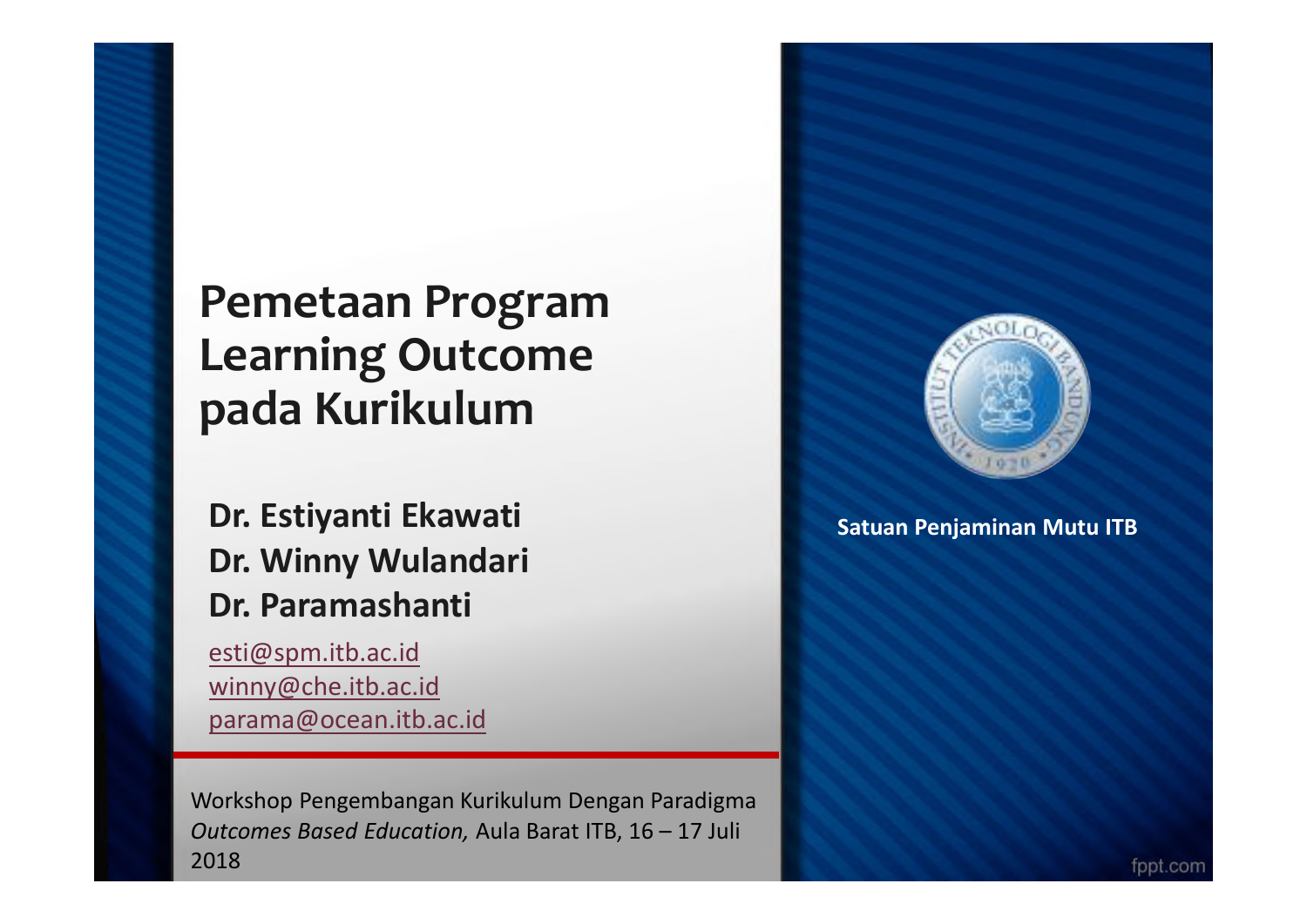# **Terminologi**

| <b>ABET</b>                                                                  | <b>ASIIN</b>          | <b>AUN-QA</b>                                 | <b>BAN PT / KKNI</b>                                 |  |
|------------------------------------------------------------------------------|-----------------------|-----------------------------------------------|------------------------------------------------------|--|
| Program<br>Programme<br><b>Educational</b><br><b>Objectives</b><br>Objective |                       | <b>Expected</b><br>Learning<br><b>Outcome</b> | <b>Profil dan</b><br><b>Profesi Lulusan</b><br>(PPL) |  |
| Student<br>Outcome                                                           | Programme<br>Learning |                                               | Capaian<br>Pembelajaran                              |  |
| Performance<br>Index                                                         | Outcome               |                                               |                                                      |  |
| Assessment                                                                   | Assessment            | Assessment                                    |                                                      |  |
| Evaluation                                                                   | Evaluation            | Evaluation                                    | Evaluasi                                             |  |
| Continuous<br>Improvement                                                    | Improvement           | Improvement                                   | Perbaikan<br>Berkelanjutan                           |  |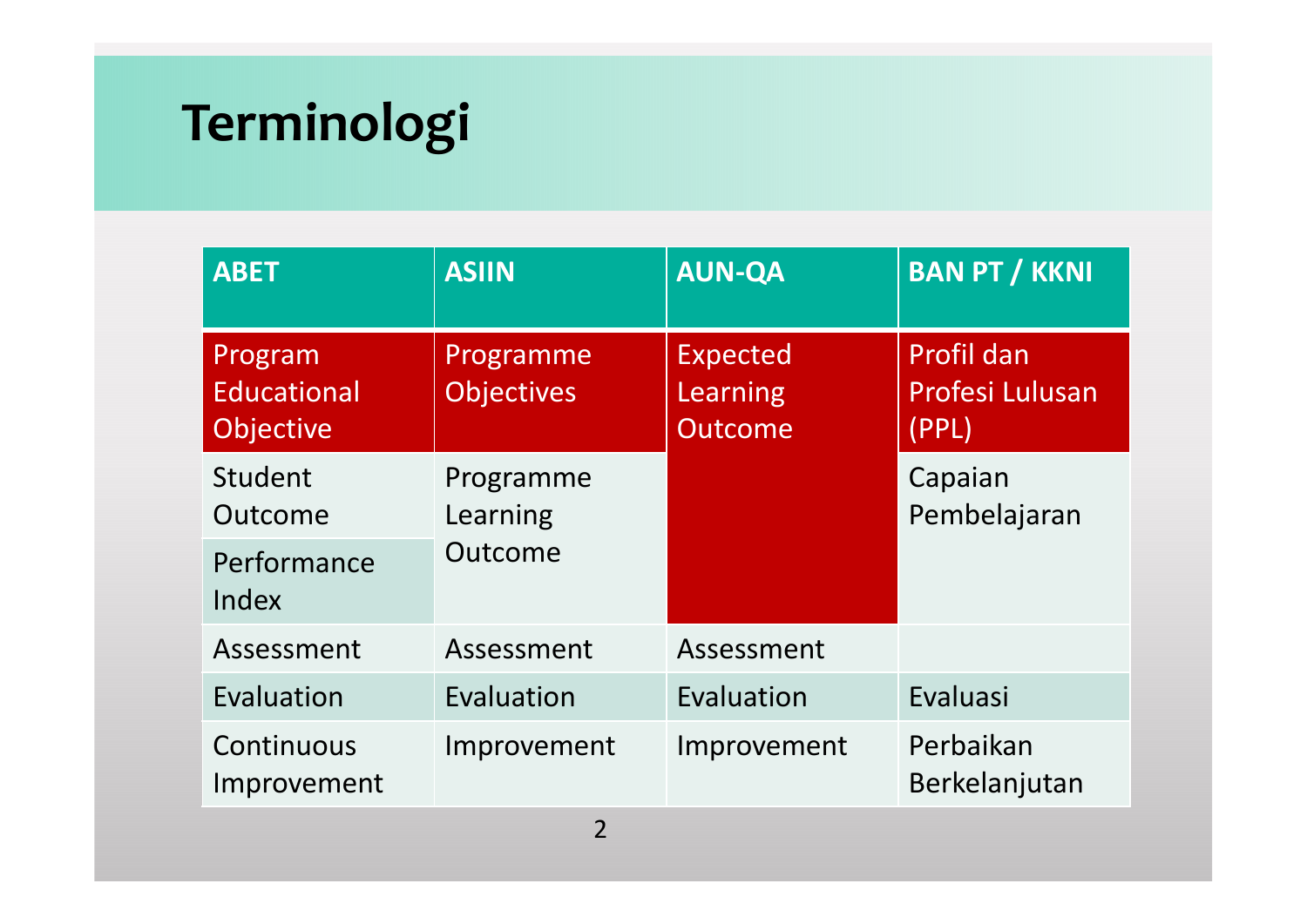### **Programme Learning Outcome**

- Pernyataan yang secara spesifik menggambarkan **kompetensi**<br>yang diketahui dan dikuasai oleh mahasiswa pada saat lulus dari program studi
- Meliputi **keterampilan,<br><mark>pengetahuan dan sikap</mark> y**ang<br>dibina selama mahasiswa menjalani pendidikan dalam program studi tersebut
- Didefinisikan agar para **pendidik memiliki ekspektasi yang selaras** terhadap pemenuhan PLO pembelajaran, **melaksanakannya secara konsisten** dalam seluruh kurikulum dan **mengukurnya** berdasarkan indikator kriteria yang ditetapkan

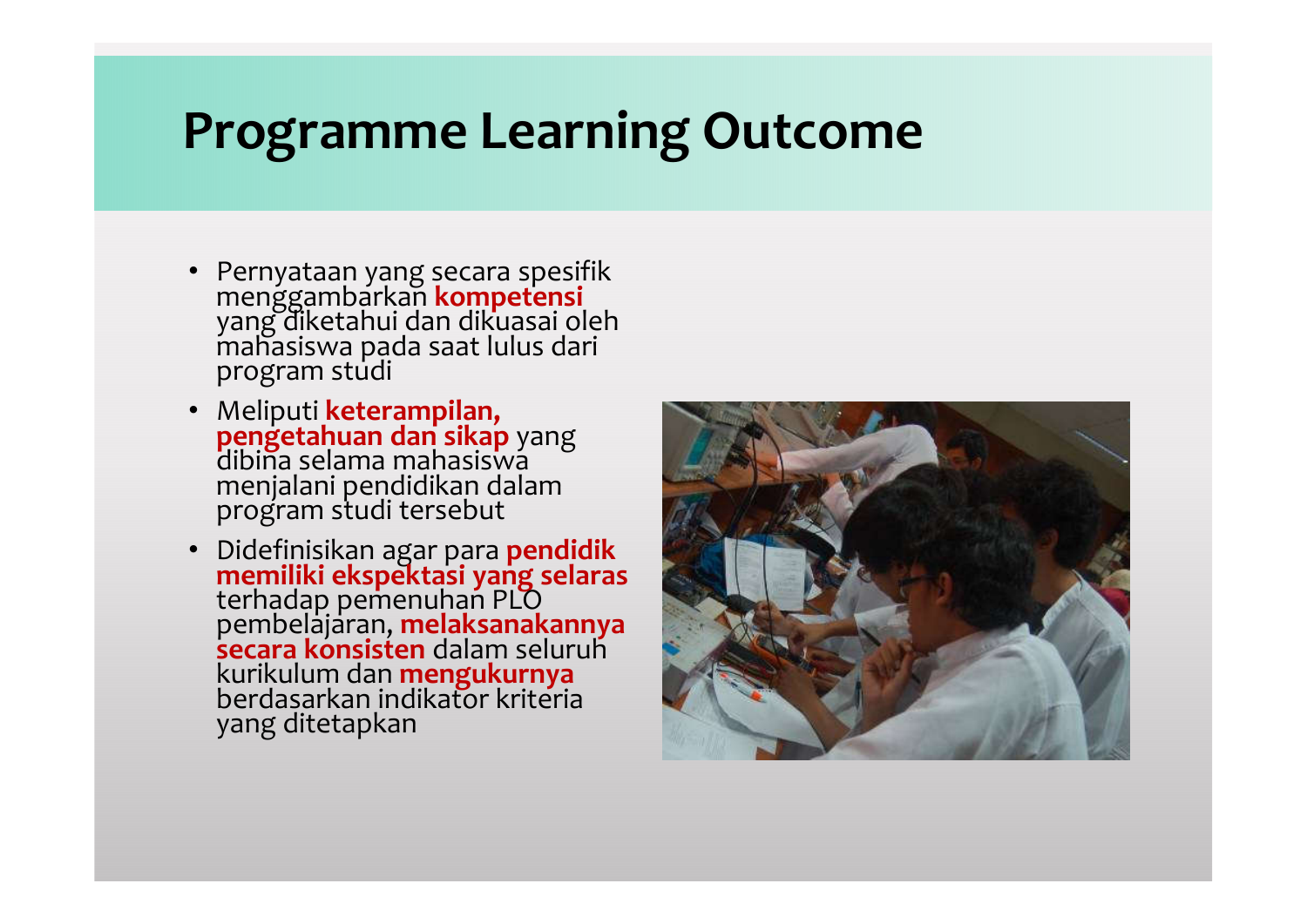# **Contoh PLO**

**Competence** Based Skills

| <b>No</b>      | <b>ABET Student Outcomes</b> |                                                                                                           |  |  |  |  |  |
|----------------|------------------------------|-----------------------------------------------------------------------------------------------------------|--|--|--|--|--|
| $\mathbf{1}$   | (a)                          | Gcs, science, and<br>An ability to apply knowledge of mather<br>engineering                               |  |  |  |  |  |
| 2 <sup>1</sup> | (b)                          | An ability to design and conduct experiments, as well as to<br>analyze and interpret data                 |  |  |  |  |  |
| 3              | (c)                          | <b>Soft Skills</b><br>An ability to design a system, componer<br>desired needs with realistic constraints |  |  |  |  |  |
| 4              | (d)                          | An ability to function on multi-discipling<br><b><i><u>Aams</u></i></b>                                   |  |  |  |  |  |
| 5              | (e)                          | An ability to identify, formulate, and solve engineering<br>problems                                      |  |  |  |  |  |
| 6              | (f)                          | An understanding of professional and ethical responsibility                                               |  |  |  |  |  |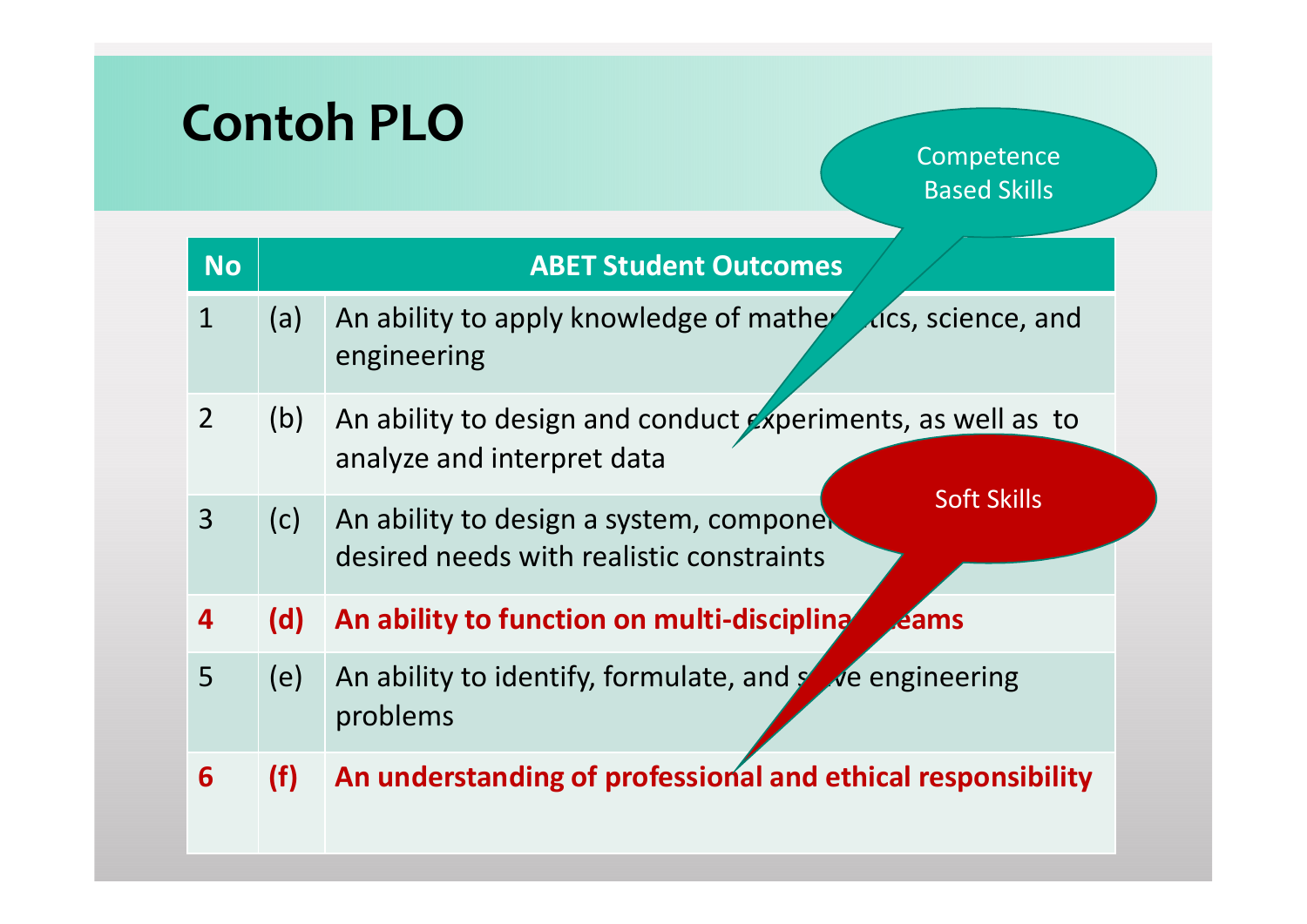## **Contoh Capaian Pembelajaran**

Soft Skills

| <b>No</b> |     | <b>ABET Student Outcomes</b>                                                                                                                                             |
|-----------|-----|--------------------------------------------------------------------------------------------------------------------------------------------------------------------------|
| 7         | (g) | an ability to communicate effectively                                                                                                                                    |
| 8         | (h) | the broad education necessary to <i>A</i> nderstan<br>engineering and physics solutions in a<br>Competence<br><b>Based Skills</b><br>environmental, and societal context |
| 9         | (i) | a recognition of the need for and an ability<br>zngage in<br>life-long learning                                                                                          |
| <b>10</b> | (i) | a knowledge of contemporary issues                                                                                                                                       |
| 11        | (k) | an ability to use the techniques, skills, and modern<br>engineering tools necessary for engineering practice                                                             |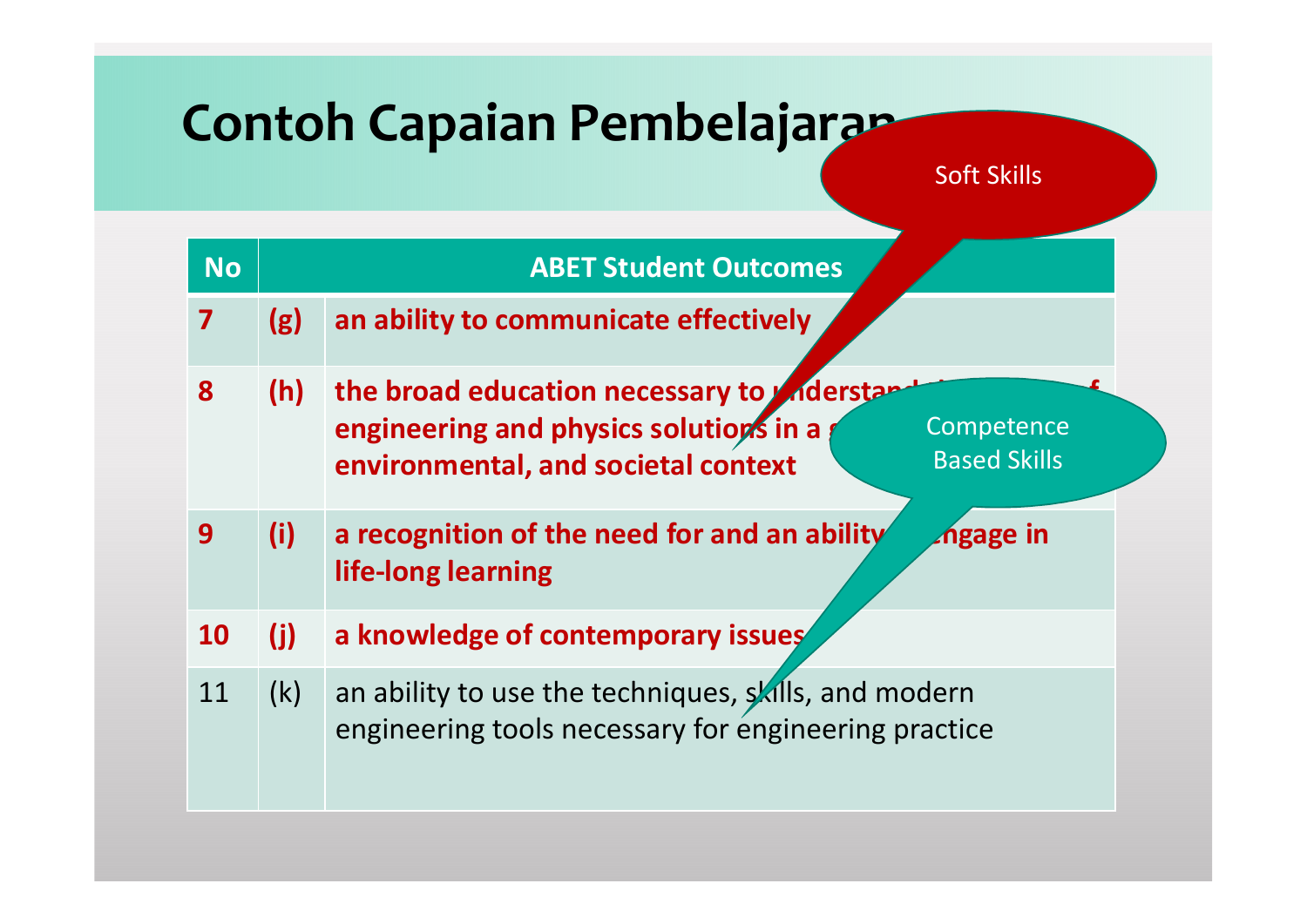## **Indikator Kinerja**

- Menyatakan kinerja spesifik yang dapat diukur untuk menentukan tingkat pencapaian PLO
- Dapat didefinisikan untuk menunjukkan perkembangan tingkat kognitif sepanjang masa pembelajaran

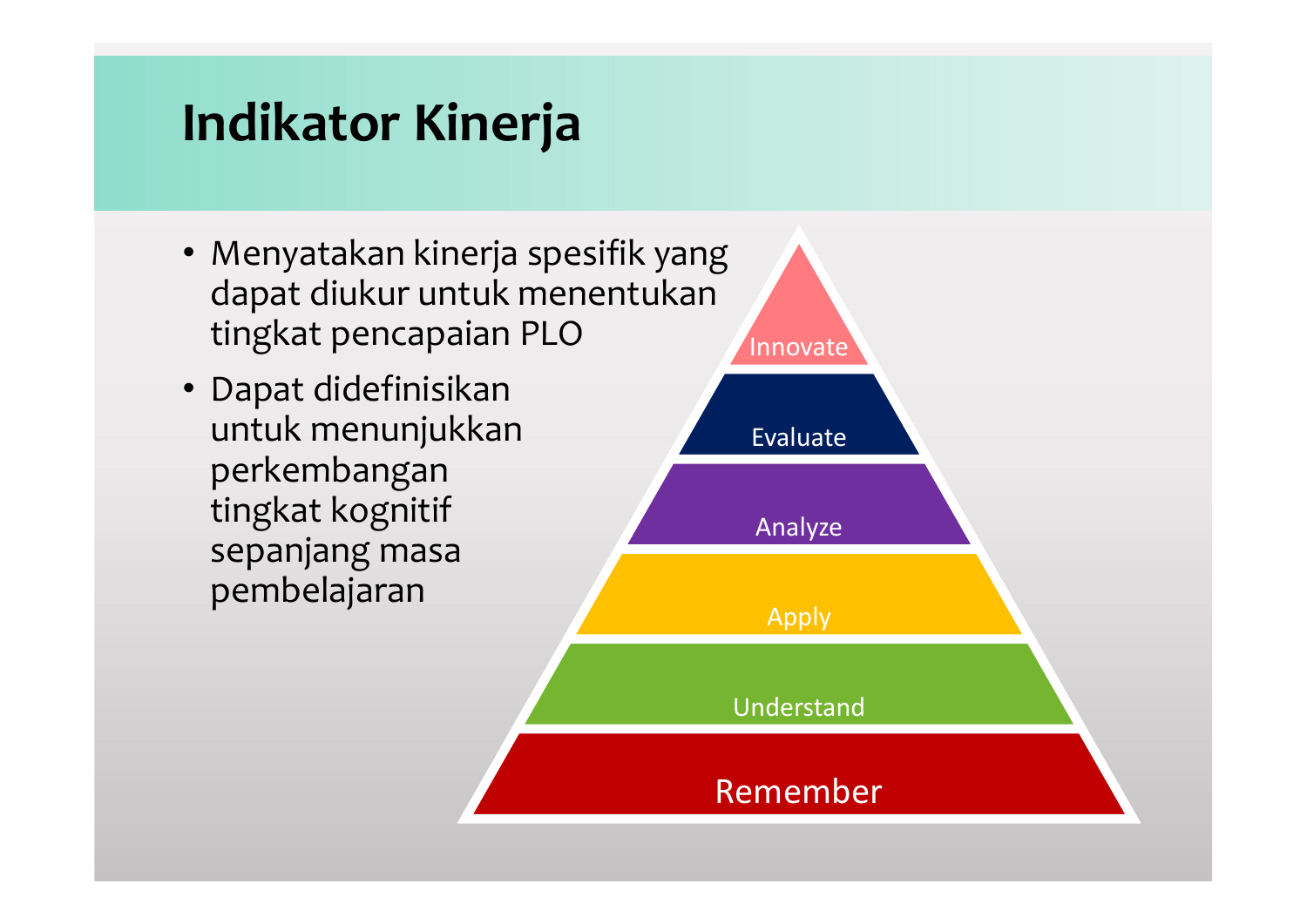#### **Tingkat Kognitif pada Indikator Kinerja**

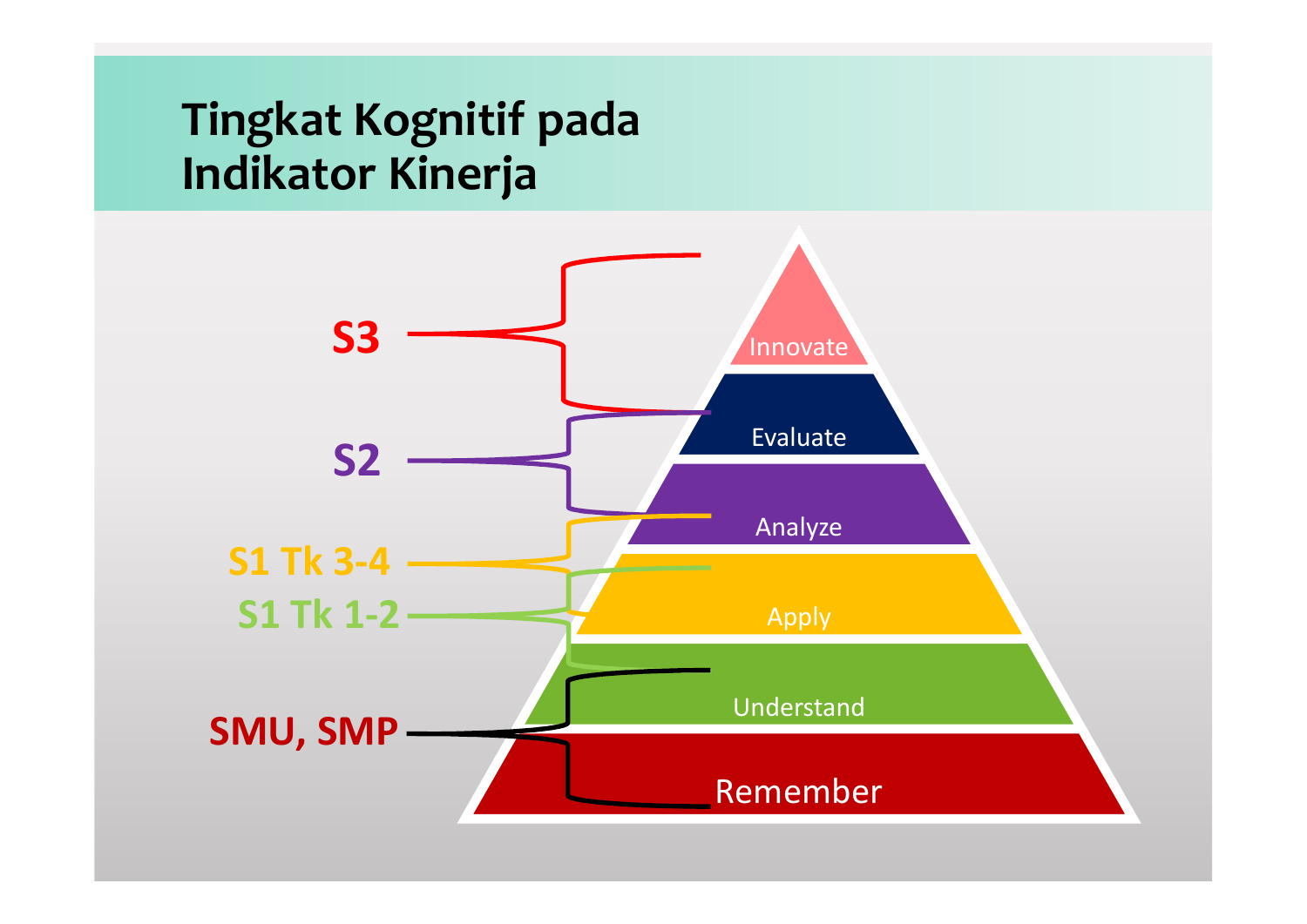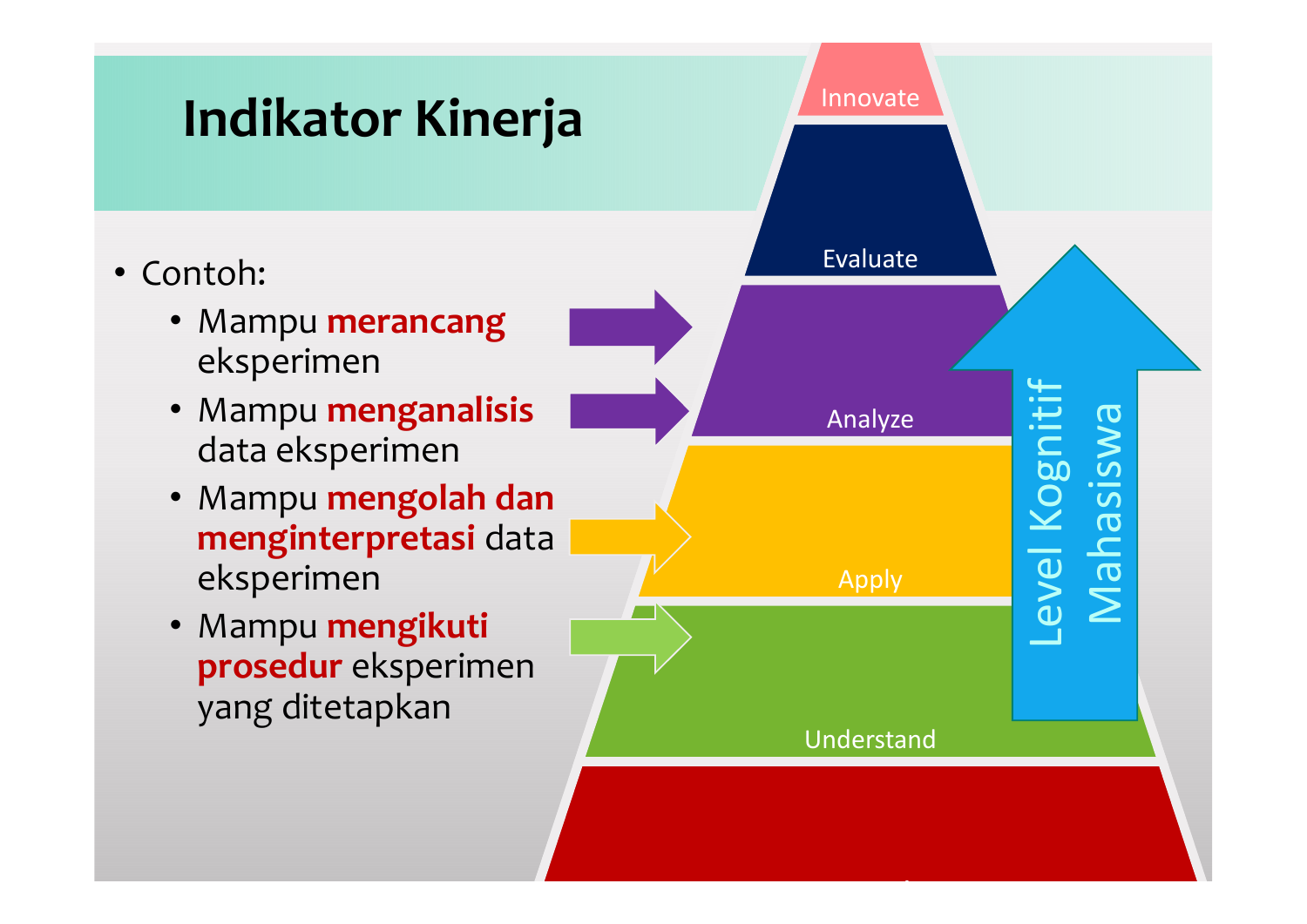#### **Capaian Pembelajaran dan Indikator Kinerja**

| Capaian Pembelajaran |                                                                                                                                                                                                                                                          | <b>Indikator Kinerja</b> |                                                                                                |  |
|----------------------|----------------------------------------------------------------------------------------------------------------------------------------------------------------------------------------------------------------------------------------------------------|--------------------------|------------------------------------------------------------------------------------------------|--|
| a                    | an ability to apply<br>knowledge of<br>mathematics, science,<br>and engineering                                                                                                                                                                          | a <sub>1</sub><br>a2     | an ability to apply knowledge of mathematics<br>an ability to apply knowledge of science       |  |
|                      |                                                                                                                                                                                                                                                          | a3                       | an ability to apply knowledge of basic<br>engineering                                          |  |
| $\mathbf b$          | an ability to design and<br>conduct experiments, as<br>well as to analyze and<br>interpret data                                                                                                                                                          | b1                       | an ability to identify the type and objective of<br>experiment/field survey                    |  |
|                      |                                                                                                                                                                                                                                                          | b2                       | an ability to prepare and carry out an<br>experiment/field survey                              |  |
|                      |                                                                                                                                                                                                                                                          | b3                       | an ability to interpret result data from<br>experiment/field survey                            |  |
| $\mathsf{C}$         | an ability to design a<br>system, component, or<br>process to meet desired<br>needs within realistic<br>constraints such as<br>economic, environmental,<br>social, political, ethical,<br>health and safety,<br>manufacturability, and<br>sustainability | c1                       | an ability to design a component to meet<br>desired needs within realistic constraints         |  |
|                      |                                                                                                                                                                                                                                                          | c2                       | an ability to design a system or process to meet<br>desired needs within realistic constraints |  |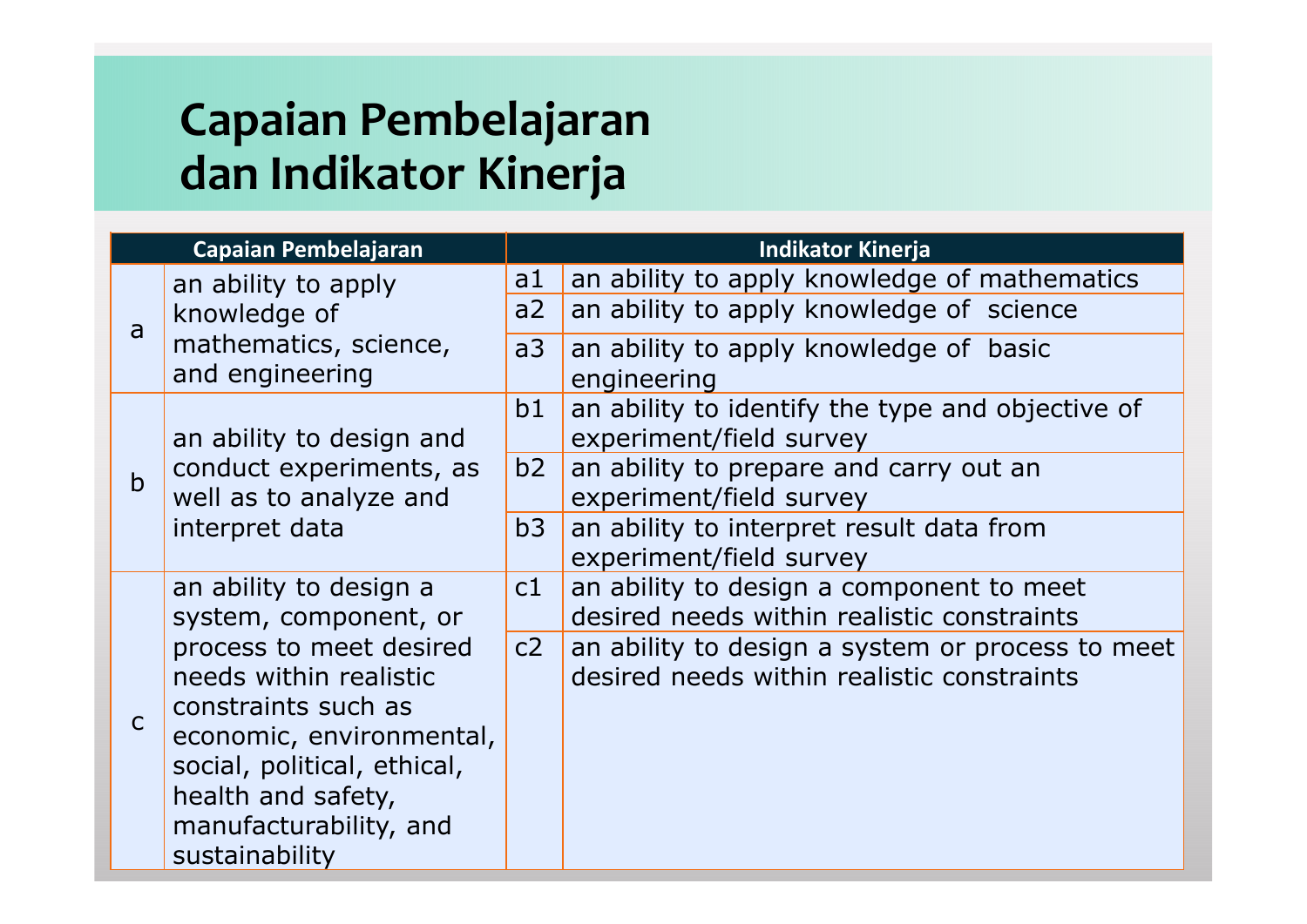#### **Capaian Pembelajaran dan Indikator Kinerja**

| Capaian Pembelajaran |                                                                          | <b>Indikator Kinerja</b> |                                                      |  |
|----------------------|--------------------------------------------------------------------------|--------------------------|------------------------------------------------------|--|
| d                    | an ability to function<br>and corporation on<br>multi-disciplinary teams | d1                       | an ability to explain the role of each member of     |  |
|                      |                                                                          |                          | a multi-disciplinary team                            |  |
|                      |                                                                          | d2                       | an ability toparticipate in active discussion within |  |
|                      |                                                                          |                          | a multi-disciplinary team                            |  |
|                      |                                                                          | d3                       | an ability to summarize discussion results within    |  |
|                      |                                                                          |                          | multi-disciplinary team                              |  |
|                      | an ability to identify,<br>formulate, and solve<br>engineering problems  | e <sub>1</sub>           | an ability to identify engineering problems          |  |
| e                    |                                                                          | e <sub>2</sub>           | an ability to formulate engineering problems         |  |
|                      |                                                                          | e <sub>3</sub>           | an ability to solve engineering problems             |  |
|                      | an understanding of<br>professional and ethical<br>responsibility        | f1                       | an ability to explain roles, responsibilities and    |  |
|                      |                                                                          |                          | professional ethics of an engineer.                  |  |
| f                    |                                                                          | f2                       | an ability to use codes or standards in Ocean        |  |
|                      |                                                                          |                          | Engineering area.                                    |  |
|                      |                                                                          | f3                       | an ability to make decision based on professional    |  |
|                      |                                                                          |                          | and ethical responsibility                           |  |
| $\mathsf{g}$         | an ability to<br>communicate effectively                                 | g1                       | an ability to prepare and do a presentation          |  |
|                      |                                                                          | g <sub>2</sub>           | an ability to make a written report                  |  |
|                      |                                                                          | q <sub>3</sub>           | an ability to effectively discuss an argument        |  |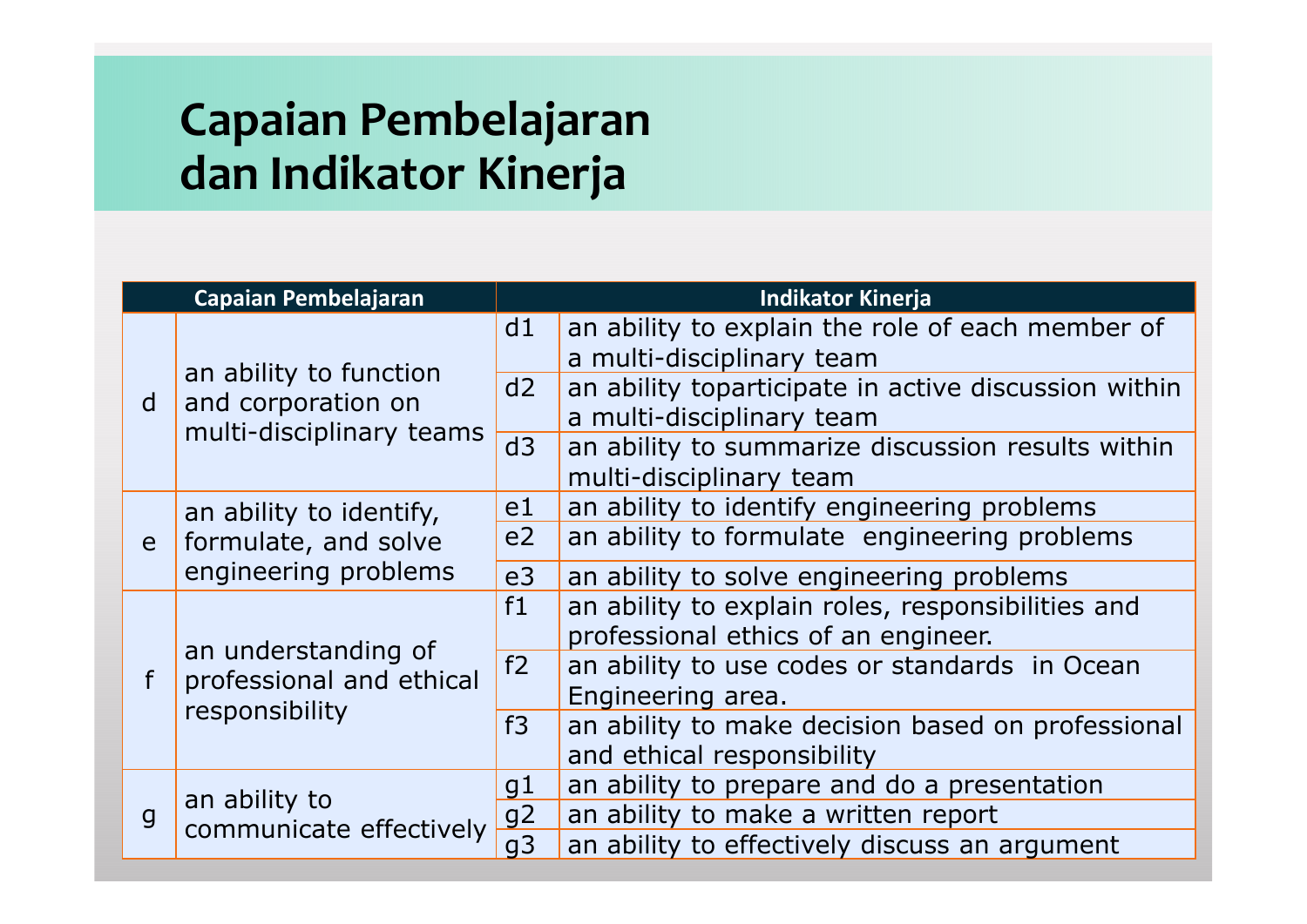#### **Capaian Pembelajaran dan Indikator Kinerja**

| Capaian Pembelajaran |                                                                                         |              | <b>Indikator Kinerja</b>                                                                                                                   |  |  |
|----------------------|-----------------------------------------------------------------------------------------|--------------|--------------------------------------------------------------------------------------------------------------------------------------------|--|--|
| h                    | the broad education<br>necessary to understand<br>the impact of engineering             |              | an ability to understand the impact of<br>engineering solutions in a global, eonomic,<br>environmental, and social context                 |  |  |
|                      | solutions in a global,<br>economic, environmental,<br>and societal context              | h2           | an ability to explain the impact of engineering<br>solutions to global-environmental and social-<br>economic context                       |  |  |
|                      | a recognition of the need<br>for, and an ability to<br>engage in life-long<br>learning; | $\mathbf{1}$ | an ability to understand on the importance and<br>needs of life-long learning;                                                             |  |  |
|                      |                                                                                         | i2           | an ability to explain various career choices for<br>the engineering graduate and professional<br>associations related to engineering area. |  |  |
|                      |                                                                                         | i3           | an ability to collect information from many<br>sources in an efficient and effective manner.                                               |  |  |
|                      | a knowledge of<br>contemporary issues;                                                  | j1           | an ability to understand current global issues                                                                                             |  |  |
|                      |                                                                                         | i2           | an ability to discuss the contemporary issues<br>related to engineering field                                                              |  |  |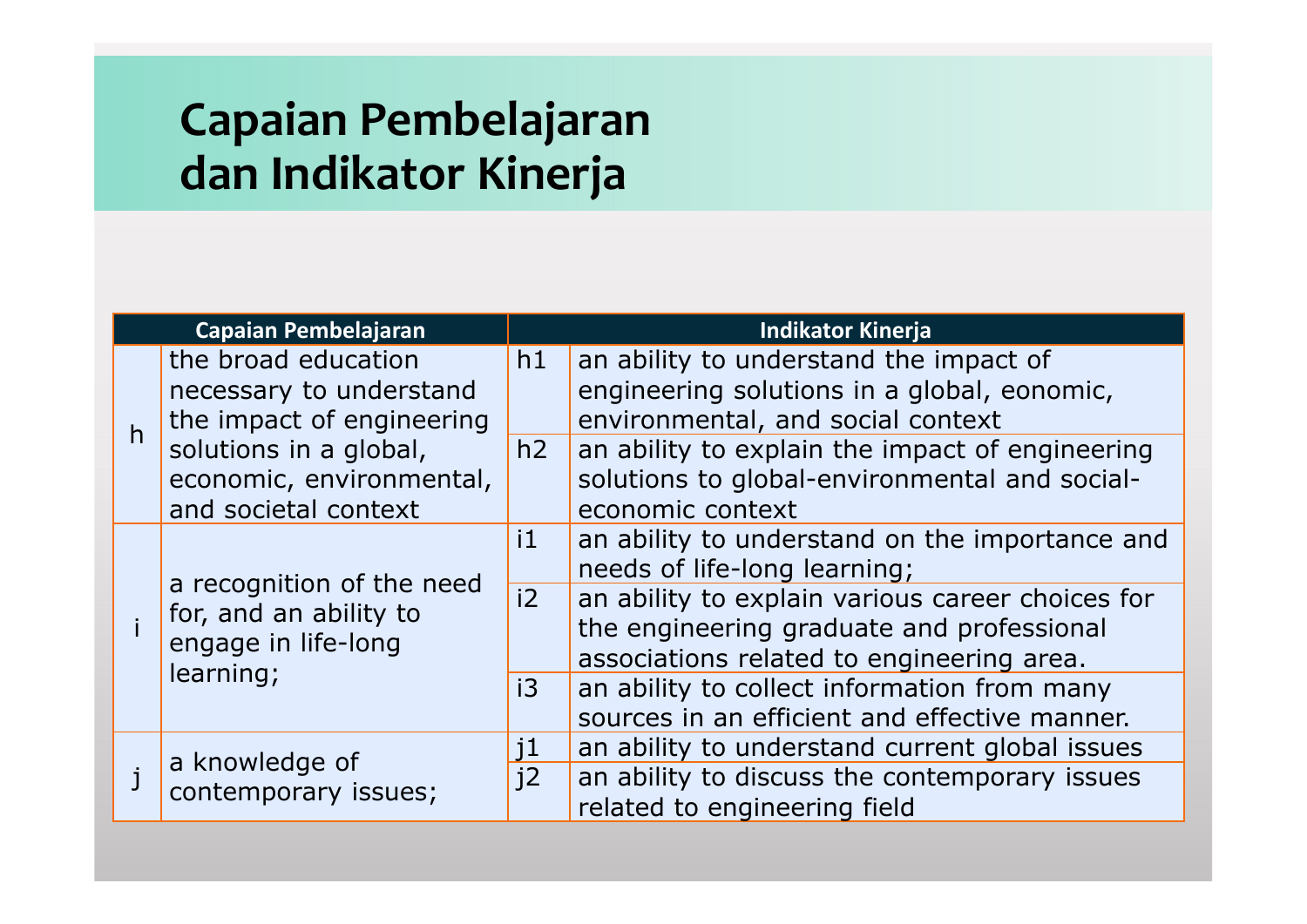#### **Capaian Pembelajaran dan Indikator Kinerja**

| Capaian Pembelajaran |                                                                                                               | <b>Indikator Kinerja</b> |                                                                                                                                                                                          |  |
|----------------------|---------------------------------------------------------------------------------------------------------------|--------------------------|------------------------------------------------------------------------------------------------------------------------------------------------------------------------------------------|--|
|                      | an ability to use the<br>techniques, skills, and<br>$k$ modern engineering tools<br>necessary for engineering | k1                       | an ability to develop a computational program<br>to solve engineering problem.<br>$k2$ an ability to make algorithm based on certain<br>numerical method to solve engineering<br>problem |  |
|                      | practice;                                                                                                     | k <sub>3</sub>           | an ability to use up-to-date software<br>application to solve engineering problem                                                                                                        |  |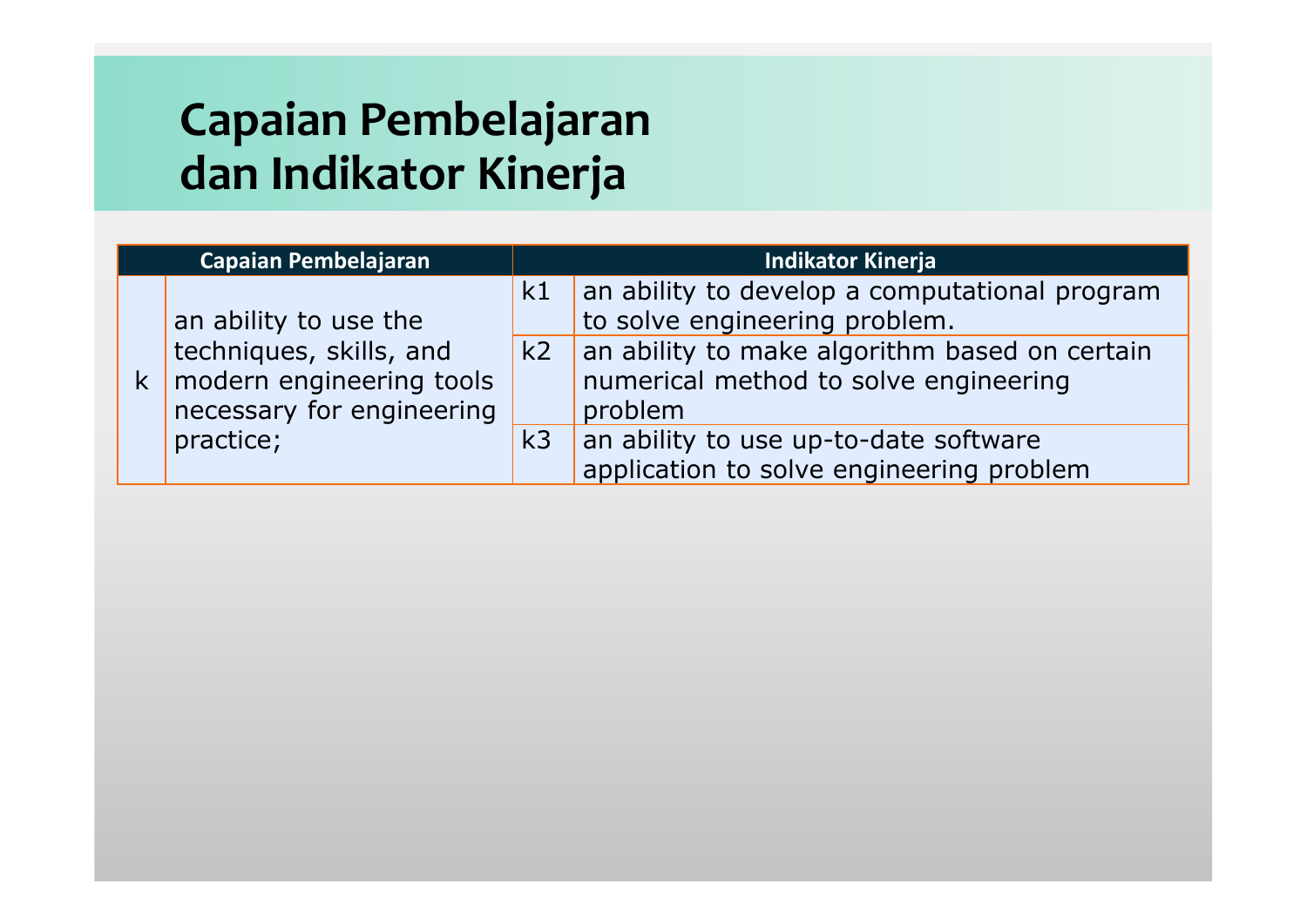#### **Pemetaan PLO terhadap Kurikulum**

Kurikulum

PLO

Dapat **mengidentifikasi mata kuliah yang memiliki pengaruh tinggi pada PLO** yang relevan

Memastikan **semua PLO dapat tercapai** melalui pelaksanaan semua mata kuliah dalam kurikulum

Melihat **kekurangan kurikulum Program Studi** apabila PLO tidak terpenuhi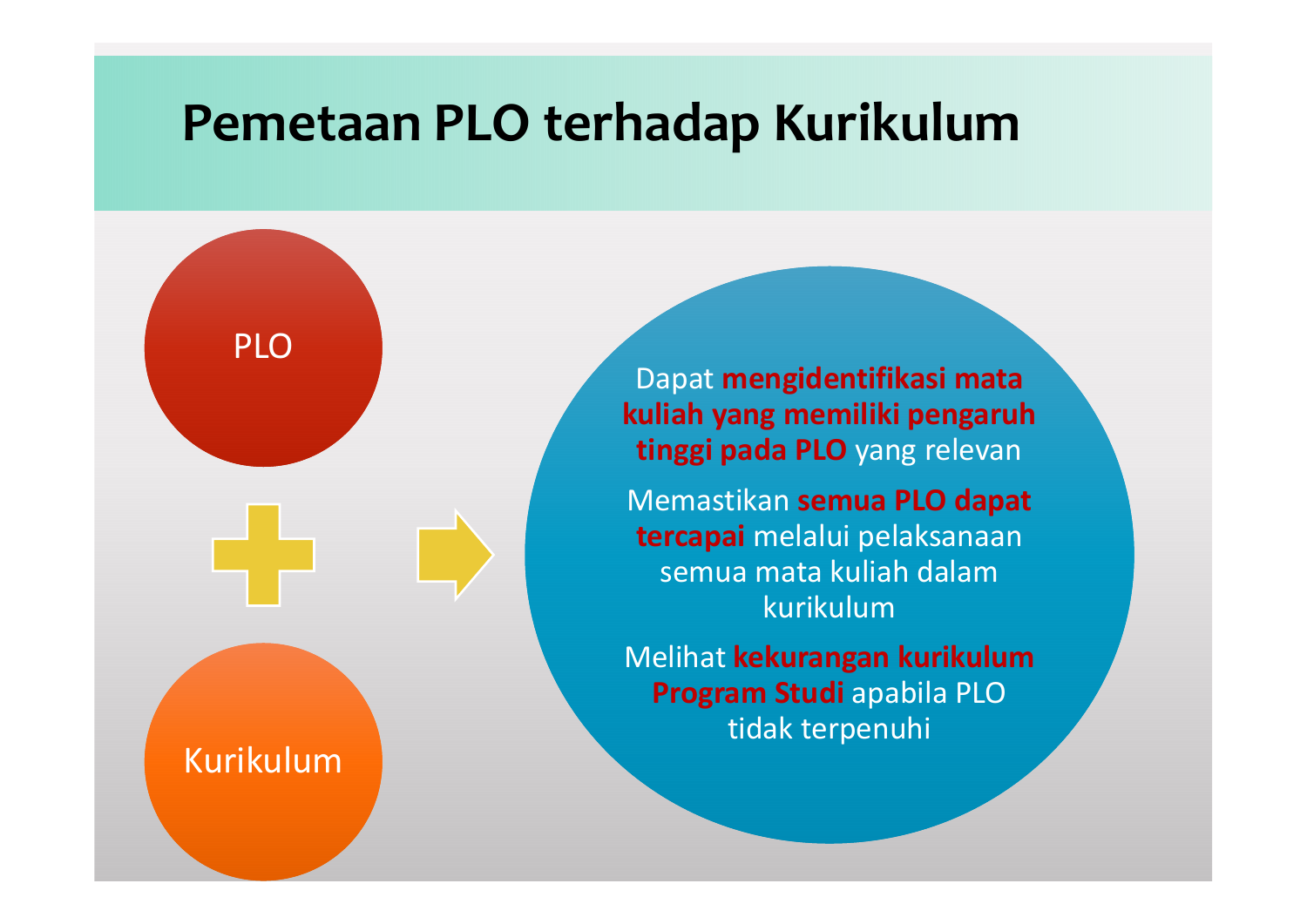#### **Teknik Pemetaan I**

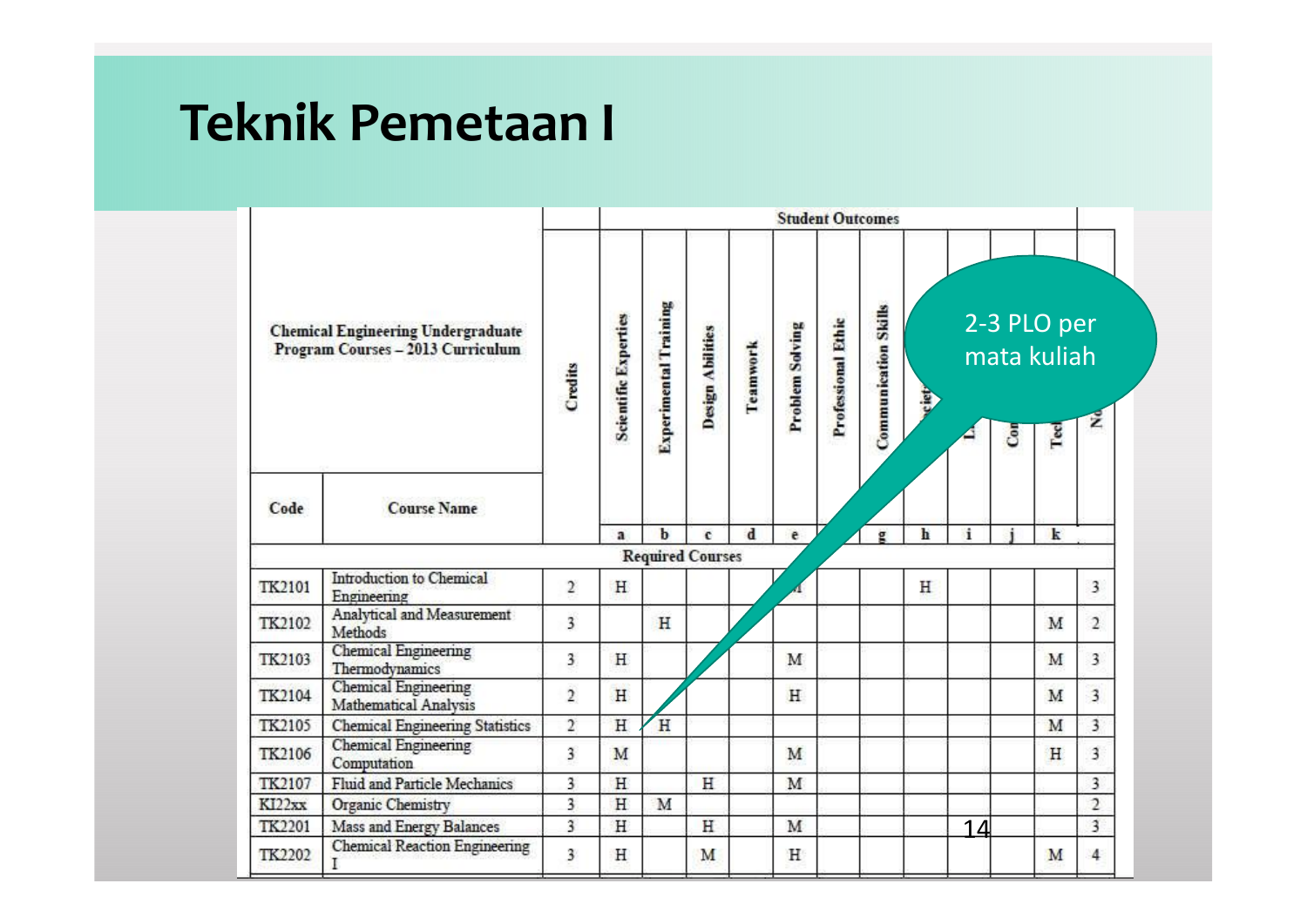#### **Teknik Pemetaan II**

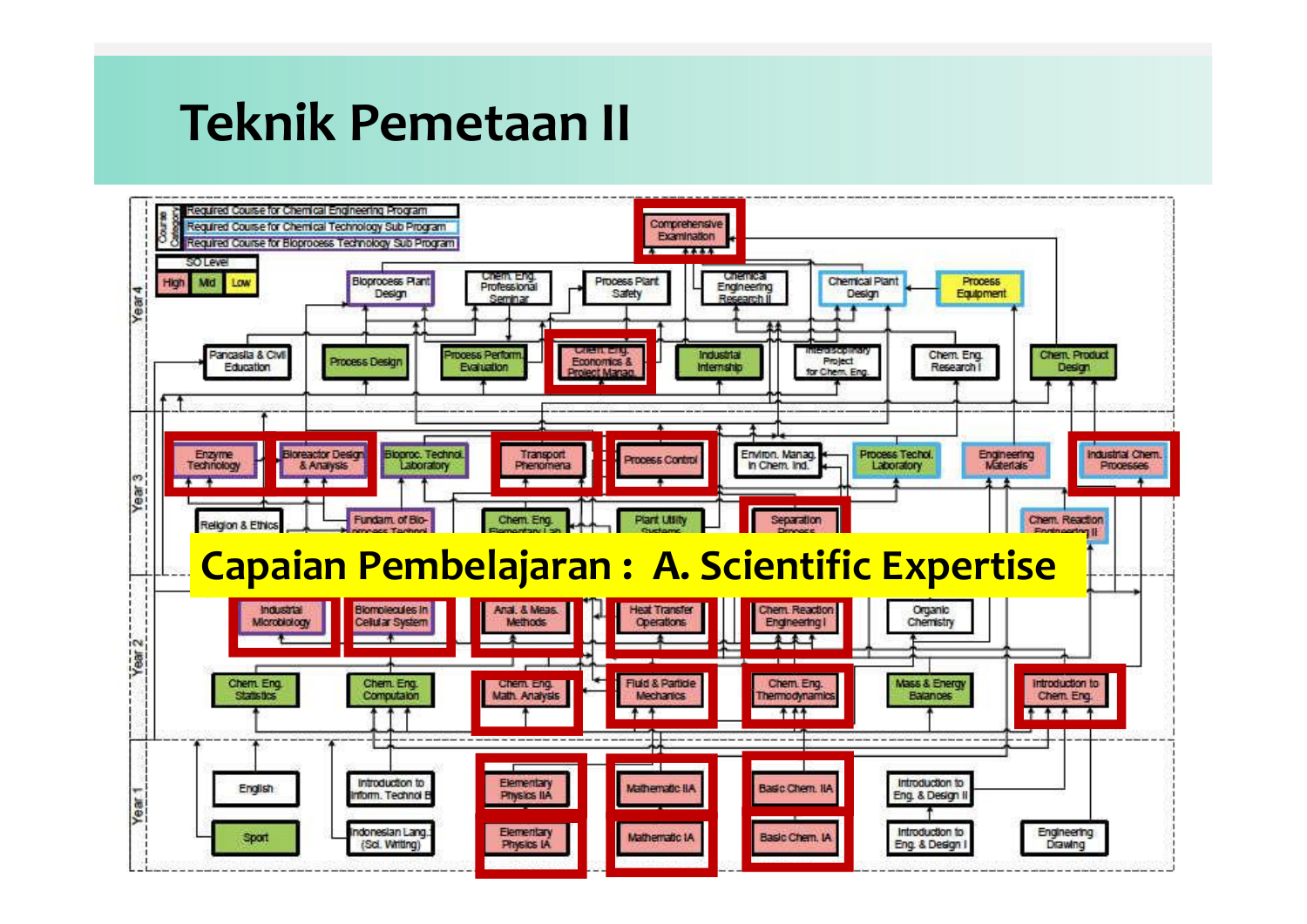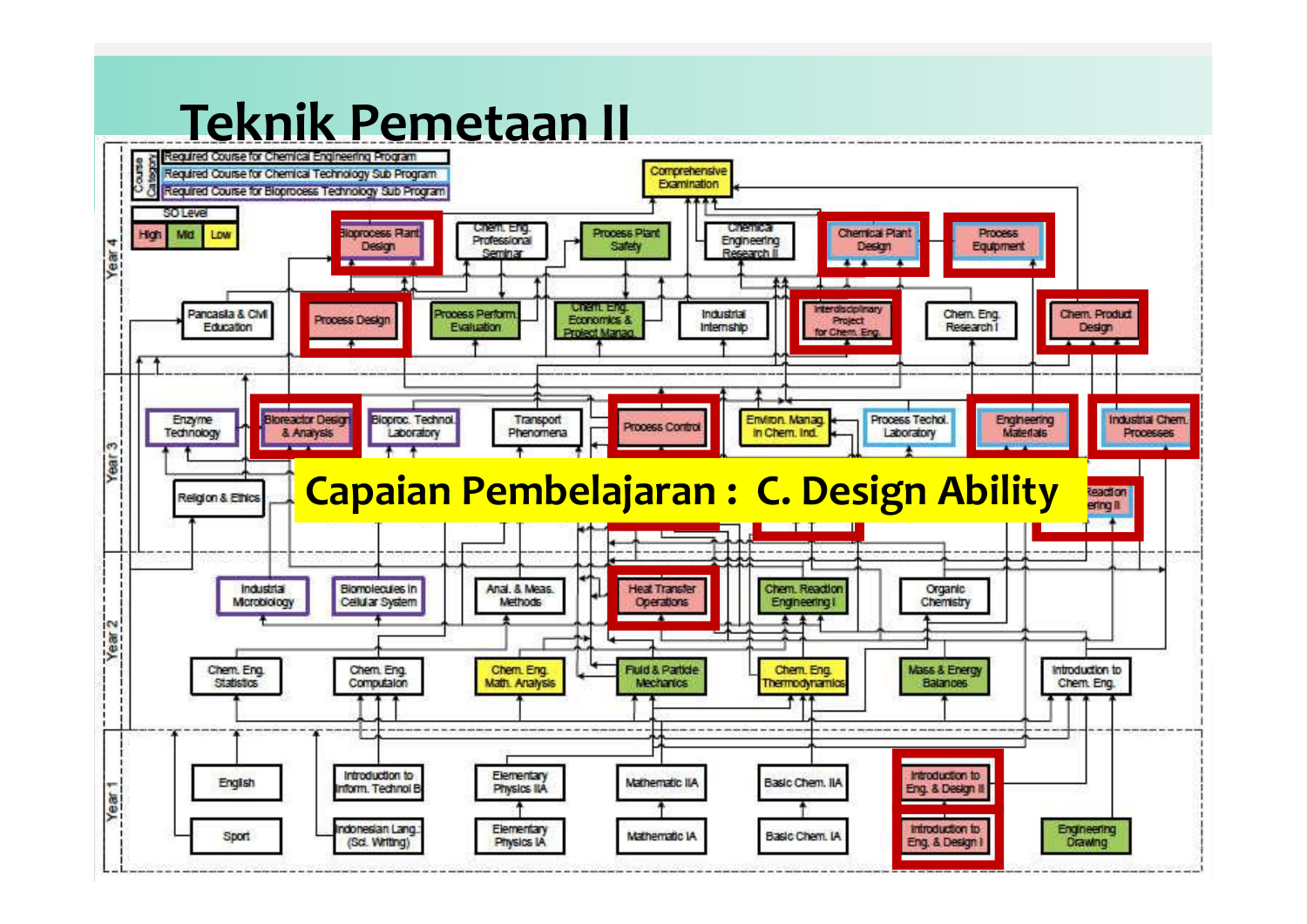#### **Teknik Pemetaan II**

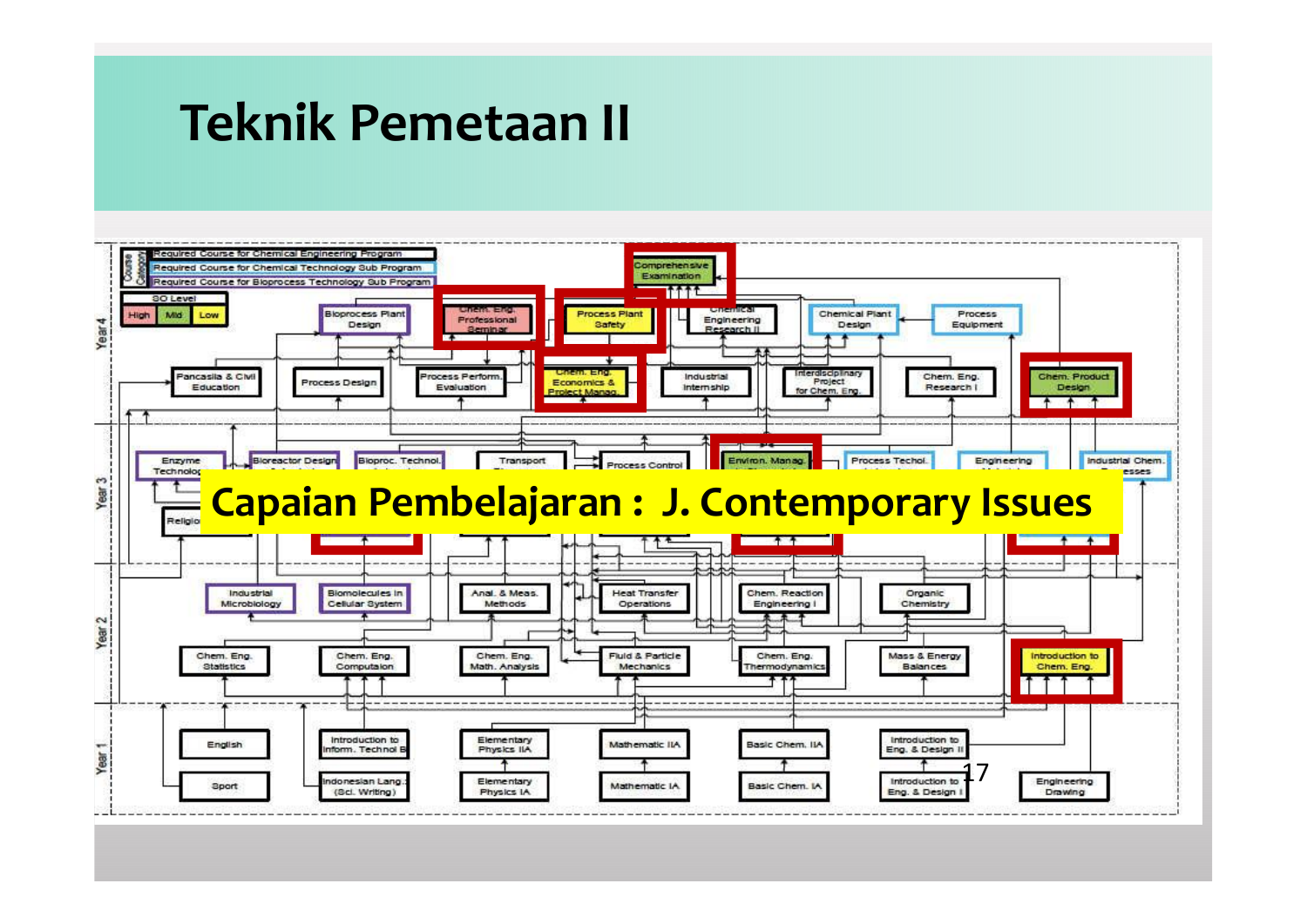#### **Rubrik Penilaian Indikator Kinerja Prodi**

#### **Contoh Indikator PLO-a** Menjadi dasar bagi rubrik indikator yang lebih detail pada level perkuliahan.

| <b>Indic</b> | Rubric                                                                                                           |                                                                                                                              |                                                                                                                          |                                                                                                          |  |  |  |  |  |
|--------------|------------------------------------------------------------------------------------------------------------------|------------------------------------------------------------------------------------------------------------------------------|--------------------------------------------------------------------------------------------------------------------------|----------------------------------------------------------------------------------------------------------|--|--|--|--|--|
| ator         | <b>Exemplary</b>                                                                                                 | <b>Satisfactory</b>                                                                                                          | Developing                                                                                                               | <b>Unsatisfactory</b>                                                                                    |  |  |  |  |  |
| a. 1         | Can apply the proper<br>mathematical<br>formulation to solve<br>engineering<br>problems with minor<br>errors.    | Can apply the proper<br>mathematical<br>formulation to solve<br>engineering problems<br>with errors not more than<br>50%.    | Can apply the proper<br>mathematical<br>formulation to solve<br>engineering problems<br>with errors more than<br>50%.    | <b>Cannot</b> apply the<br>proper<br>mathematical<br>formulation to<br>solve engineering<br>problems.    |  |  |  |  |  |
| a.2          | Can apply the proper<br>knowledge of science<br>to solve engineering<br>problems with minor<br>errors.           | Can apply the proper<br>knowledge of science to<br>solve engineering<br>problems with errors not<br>more than 50%.           | Can apply the proper<br>knowledge of science to<br>solve engineering<br>problems with errors<br>more than 50%.           | Cannot apply the<br>proper knowledge<br>of science to solve<br>engineering<br>problems.                  |  |  |  |  |  |
| a.3<br>18    | Can apply the proper<br>basic engineering<br>knowledge to solve<br>engineering<br>problems with minor<br>errors. | Can apply the proper<br>basic engineering<br>knowledge to solve<br>engineering problems<br>with errors not more than<br>50%. | Can apply the proper<br>basic engineering<br>knowledge to solve<br>engineering problems<br>with errors more than<br>50%. | <b>Cannot</b> apply the<br>proper basic<br>engineering<br>knowledge to solve<br>engineering<br>problems. |  |  |  |  |  |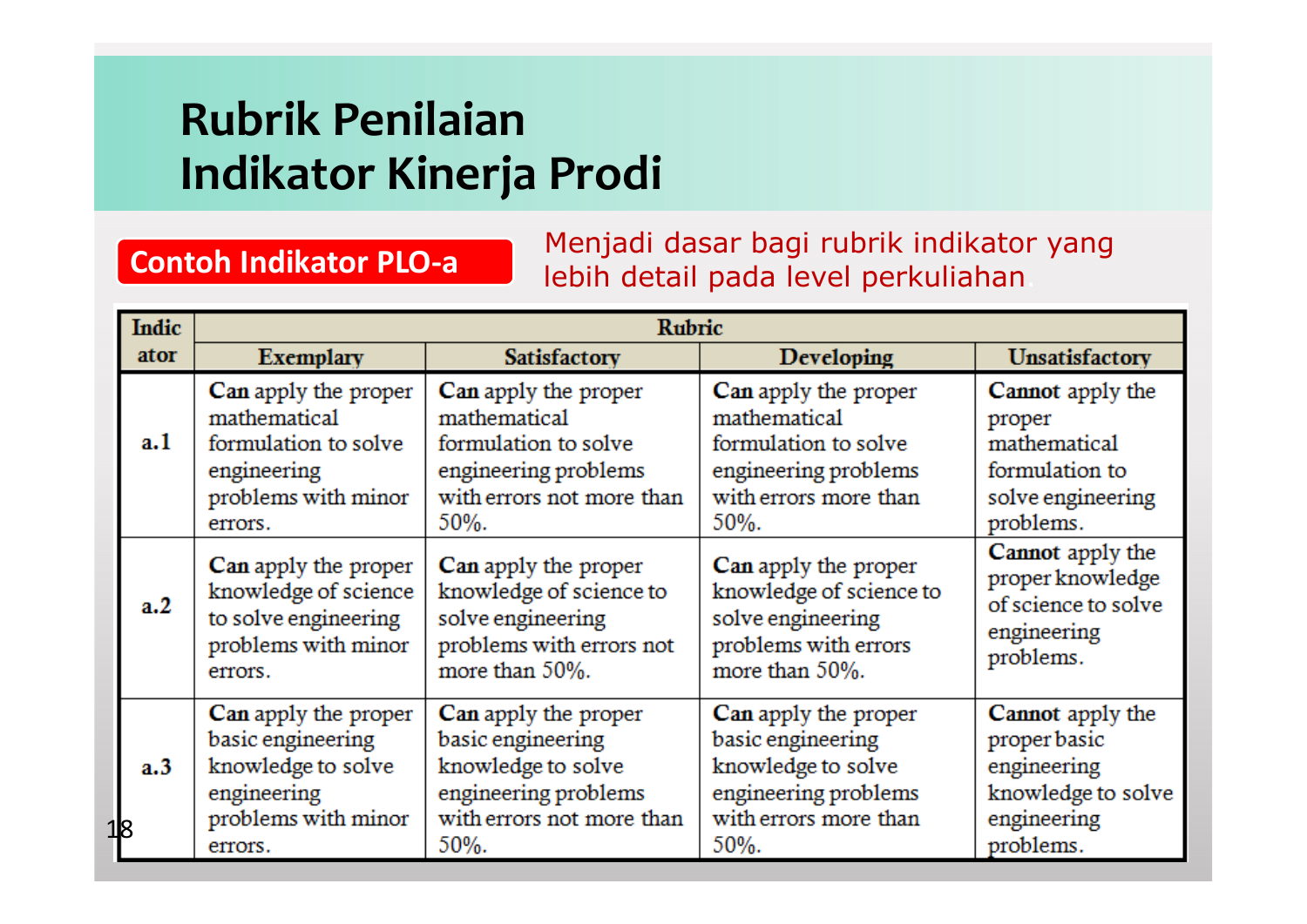#### **Pemetaan Program Learning Outcome pada Kurikulum**

**Latihan**

Workshop Pengembangan Kurikulum Dengan Paradigma *Outcomes Based Education,* Aula Barat ITB, 16 – 17 Juli 2018



**Satuan Penjaminan Mutu ITB**